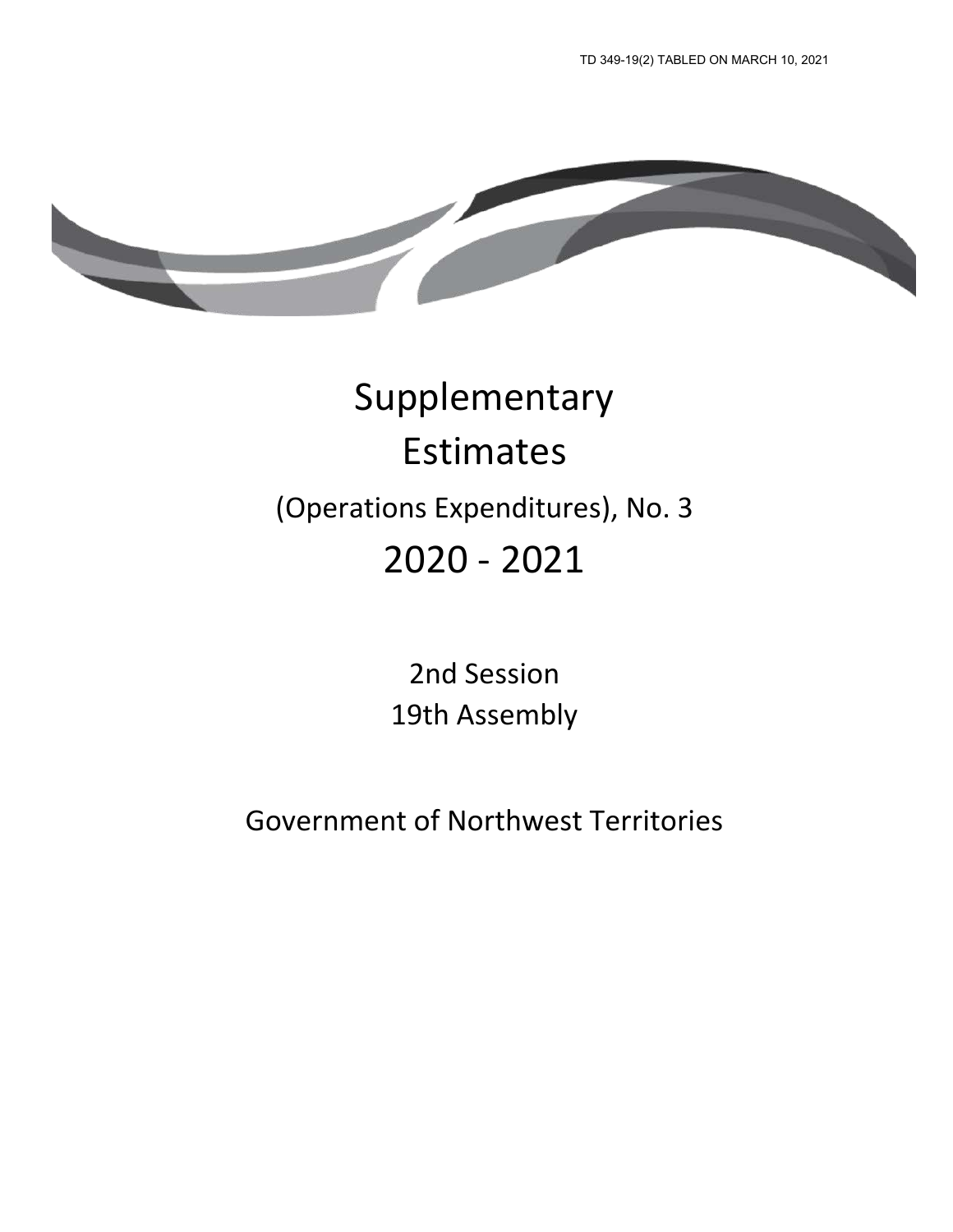# **FOR THE FISCAL YEAR ENDING MARCH 31, 2021 SUMMARY OF APPROPRIATIONS VOTED FOR THE PUBLIC SERVICE OF THE NORTHWEST TERRITORIES**

# **SCHEDULE 1 OPERATIONS EXPENDITURES**

| <b>ITEM</b><br><b>NUMBER</b> | <b>DEPARTMENT</b>                        | <b>OPERATIONS</b><br><b>EXCLUDING</b><br><b>AMORTIZATION</b> | <b>AMORTIZATION</b> | <b>APPROPRIATION</b><br><b>AUTHORITY</b><br><b>REQUIRED</b> |
|------------------------------|------------------------------------------|--------------------------------------------------------------|---------------------|-------------------------------------------------------------|
|                              |                                          | \$                                                           | \$                  | \$                                                          |
| $\mathbf{1}$                 | Legislative Assembly                     |                                                              |                     |                                                             |
| $\mathbf{2}$                 | Education, Culture and Employment        | 2,400,000                                                    |                     | 2,400,000                                                   |
| $\mathfrak{Z}$               | <b>Environment and Natural Resources</b> |                                                              |                     |                                                             |
| 4                            | <b>Executive and Indigenous Affairs</b>  |                                                              |                     |                                                             |
| $\mathfrak s$                | Finance                                  | 4,537,000                                                    |                     | 4,537,000                                                   |
| $\sqrt{6}$                   | Health and Social Services               | 18,413,000                                                   |                     | 18,413,000                                                  |
| $\boldsymbol{7}$             | Industry, Tourism and Investment         | 150,000                                                      |                     | 150,000                                                     |
| $8\,$                        | Infrastructure                           | 3,425,000                                                    |                     | 3,425,000                                                   |
| 9                            | Justice                                  |                                                              |                     |                                                             |
| 10                           | Lands                                    |                                                              |                     |                                                             |
| $11\,$                       | Municipal and Community Affairs          | 7,226,000                                                    |                     | 7,226,000                                                   |
|                              | OPERATIONS EXPENDITURES APPROPRIATION    | 36,151,000                                                   |                     | 36,151,000                                                  |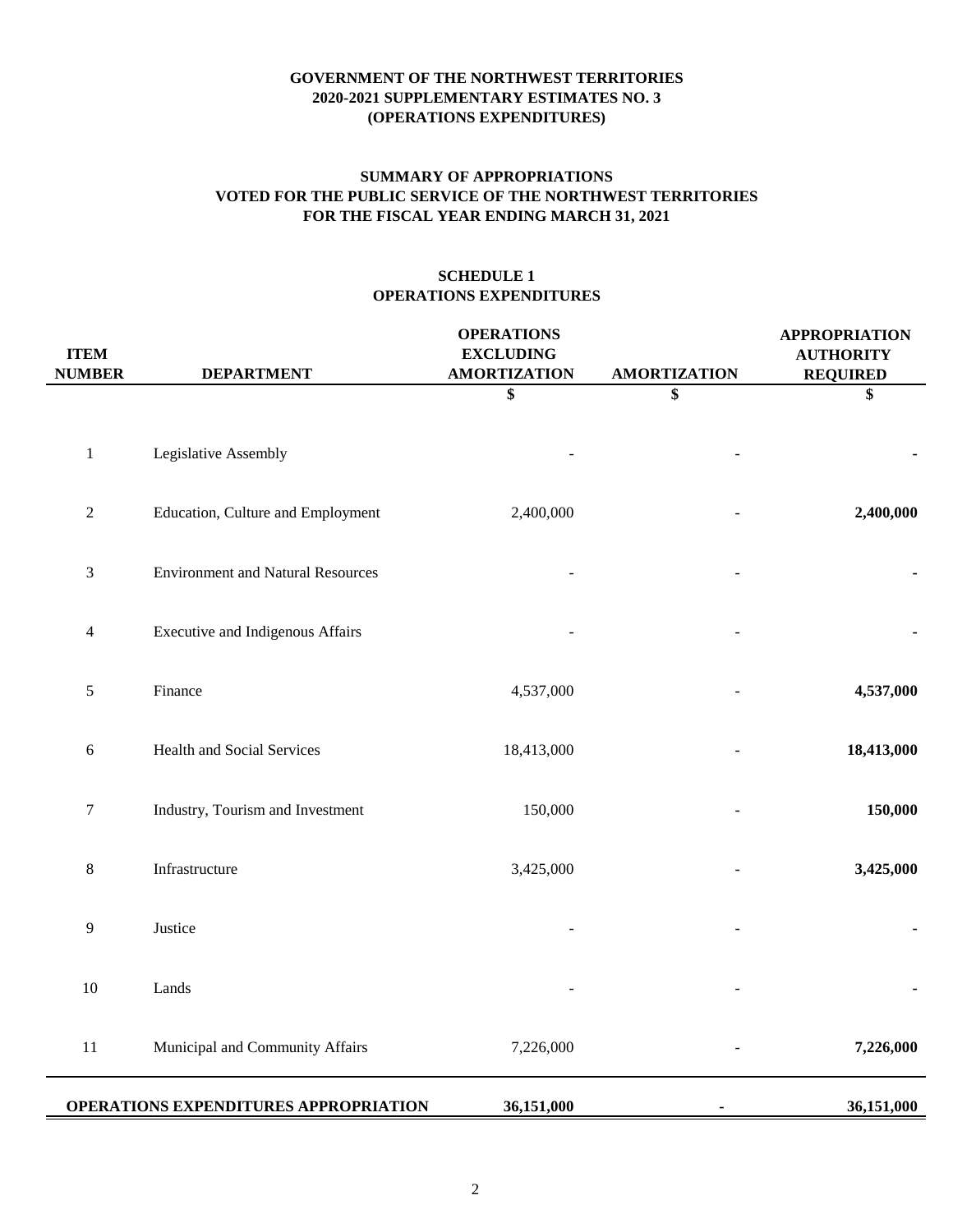#### **SUMMARY OF APPROPRIATIONS VOTED FOR THE PUBLIC SERVICE OF THE NORTHWEST TERRITORIES FOR THE FISCAL YEAR ENDING MARCH 31, 2021 OPERATIONS EXPENDITURES**

| <b>Department</b>                              | 2020-2021<br><b>Main Estimates and</b><br>Supplementary<br>Appropriation No. 1 & 2 | <b>Not Previously</b><br><b>Authorized</b> | <b>Total</b><br>Appropriation |
|------------------------------------------------|------------------------------------------------------------------------------------|--------------------------------------------|-------------------------------|
|                                                | \$                                                                                 | \$                                         | \$                            |
| Legislative Assembly                           | 22,720,000                                                                         |                                            | 22,720,000                    |
| Education, Culture and Employment              | 355,815,000                                                                        | 2,400,000                                  | 358,215,000                   |
| <b>Environment and Natural Resources</b>       | 102,931,000                                                                        |                                            | 102,931,000                   |
| <b>Executive and Indigenous Affairs</b>        | 23,186,000                                                                         |                                            | 23,186,000                    |
| Finance                                        | 325,735,000                                                                        | 4,537,000                                  | 330,272,000                   |
| <b>Health and Social Services</b>              | 593,080,000                                                                        | 18,413,000                                 | 611,493,000                   |
| Industry, Tourism and Investment               | 65,886,000                                                                         | 150,000                                    | 66,036,000                    |
| Infrastructure                                 | 276,056,000                                                                        | 3,425,000                                  | 279,481,000                   |
| Justice                                        | 133,961,000                                                                        |                                            | 133,961,000                   |
| Lands                                          | 23,364,000                                                                         |                                            | 23,364,000                    |
| Municipal and Community Affairs                | 126,948,000                                                                        | 7,226,000                                  | 134,174,000                   |
| <b>TOTAL OPERATIONS</b><br><b>EXPENDITURES</b> | 2,049,682,000                                                                      | 36,151,000                                 | 2,085,833,000                 |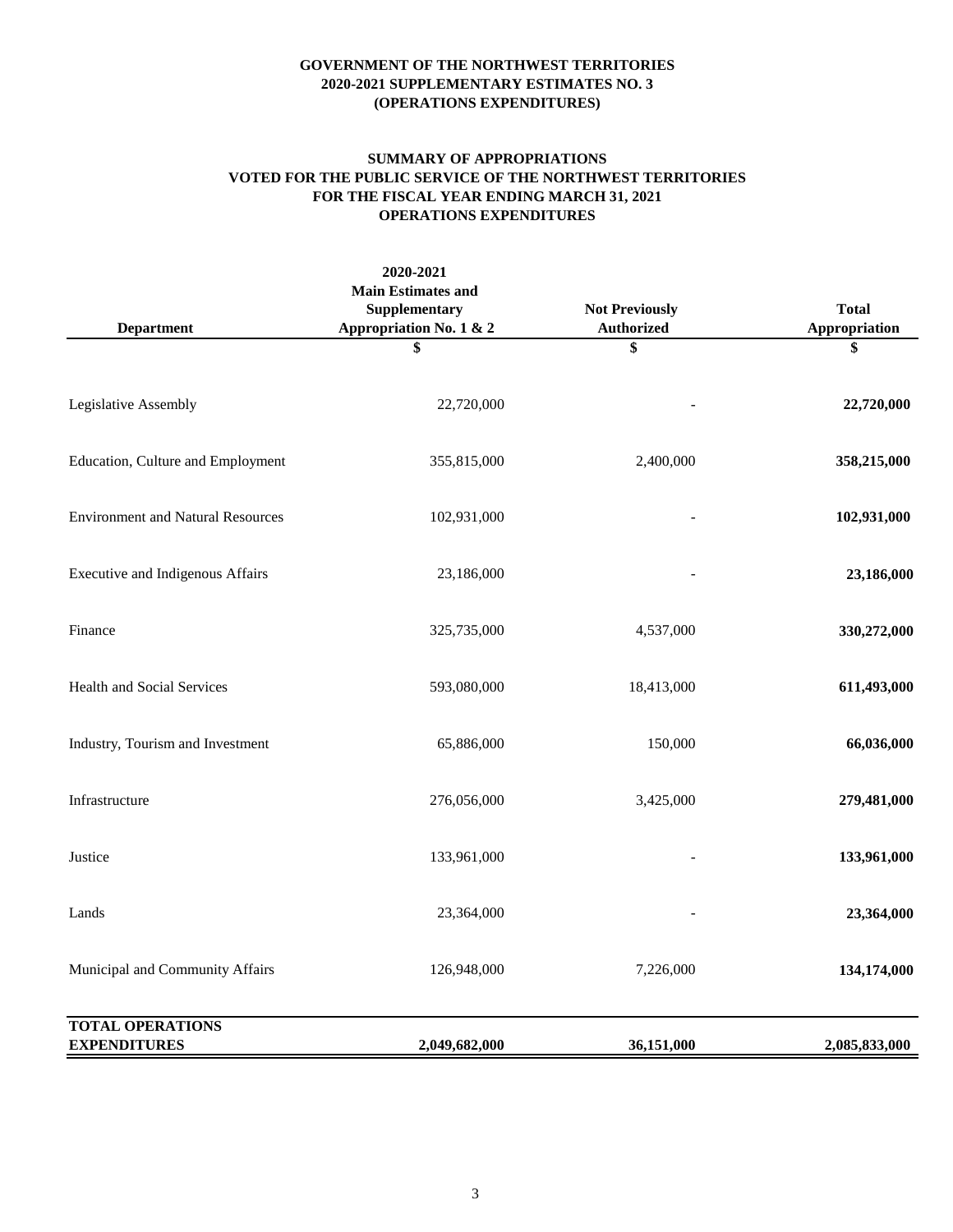| <b>DEPARTMENT:</b><br><b>SUBJECT:</b>                      |  | <b>Education, Culture and Employment</b><br><b>Operations Expenditures</b> |                                                                               |                     |  |  |
|------------------------------------------------------------|--|----------------------------------------------------------------------------|-------------------------------------------------------------------------------|---------------------|--|--|
|                                                            |  | 2020-2021<br><b>Main Estimates and</b><br>Supplementary                    | <b>Not Previously</b><br><b>Authorized</b>                                    | <b>Total</b>        |  |  |
| <b>Activity</b>                                            |  | Appropriation No. 1 & 2<br>\$                                              | \$                                                                            | Appropriation<br>\$ |  |  |
| <b>Labour Development and Advanced</b><br><b>Education</b> |  | 55,263,000<br>2,400,000                                                    |                                                                               | 57,663,000          |  |  |
|                                                            |  | recovery efforts in response to the COVID-19 pandemic in the NWT.          | To provide funding for costs associated with supporting the labour market     | 2,400,000           |  |  |
|                                                            |  | revenues from the Government of Canada.                                    | The net impact on Government is nil as these expenditures are fully offset by |                     |  |  |
| <b>TOTAL DEPARTMENT</b>                                    |  | 355,815,000                                                                | 2,400,000                                                                     | 358,215,000         |  |  |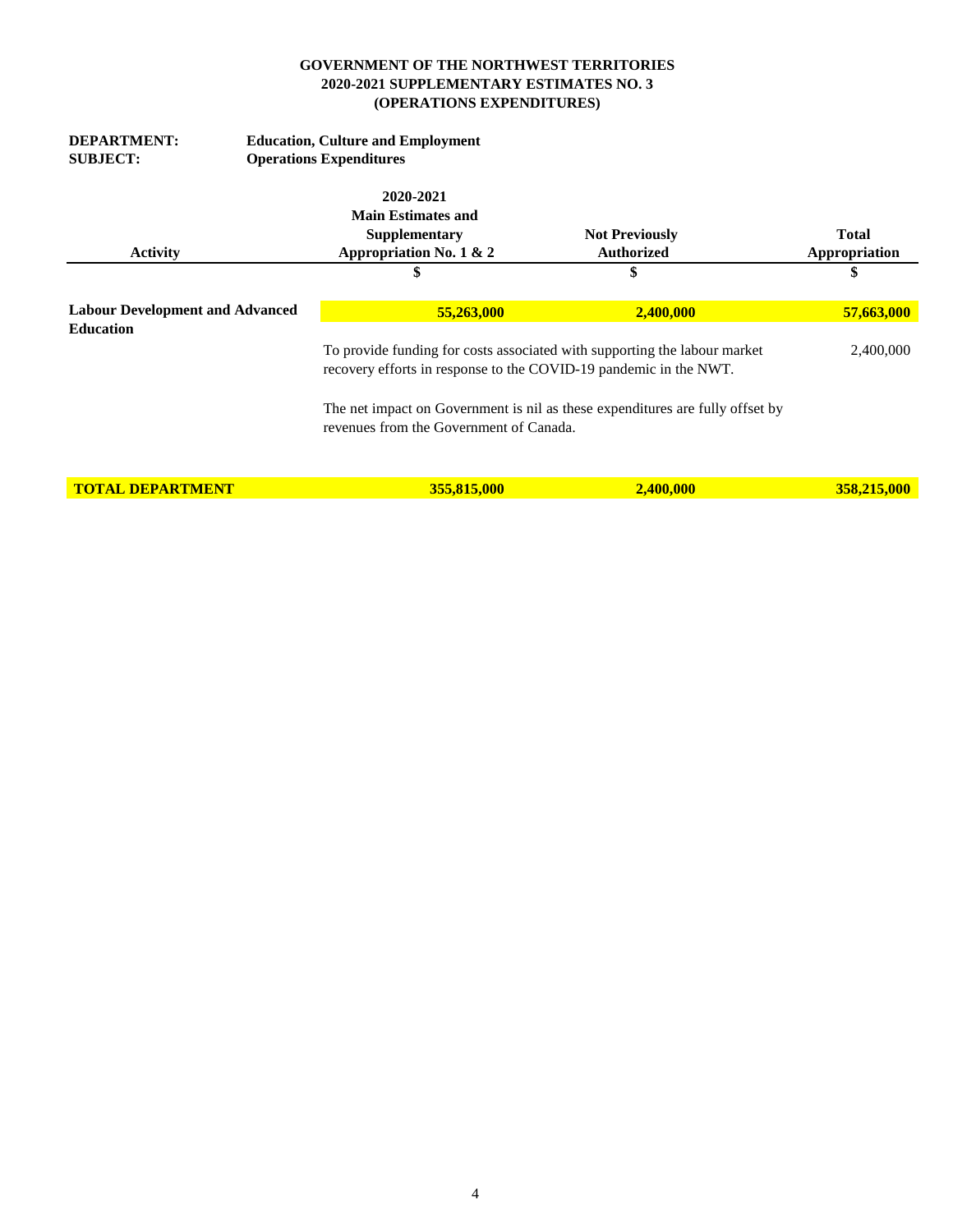| <b>DEPARTMENT:</b>      | <b>Finance</b>                                          |                                                                                                                                                         |               |
|-------------------------|---------------------------------------------------------|---------------------------------------------------------------------------------------------------------------------------------------------------------|---------------|
| <b>SUBJECT:</b>         | <b>Operations Expenditures</b>                          |                                                                                                                                                         |               |
|                         | 2020-2021                                               |                                                                                                                                                         |               |
|                         | <b>Main Estimates and</b>                               |                                                                                                                                                         |               |
|                         | Supplementary                                           | <b>Not Previously</b>                                                                                                                                   | <b>Total</b>  |
| <b>Activity</b>         | Appropriation No. 1 & 2                                 | <b>Authorized</b>                                                                                                                                       | Appropriation |
|                         | \$                                                      | \$                                                                                                                                                      |               |
| <b>Directorate</b>      | 77,681,000                                              | 4,537,000                                                                                                                                               | 82,218,000    |
|                         | <b>NWT Housing Corporation</b><br>pandemic.             | To provide funding for the Housing Repair Initiative as well as the Hay River<br>Homeless Shelter, as part of the Government's response to the COVID-19 | 4,537,000     |
|                         | Housing Repair Initiative<br>Hay River Homeless Shelter | 4,087,000<br>450,000<br>\$4,537,000                                                                                                                     |               |
|                         | revenues from the Government of Canada.                 | The net impact on Government is nil as these expenditures are fully offset by                                                                           |               |
| <b>TOTAL DEPARTMENT</b> | 325,735,000                                             | 4,537,000                                                                                                                                               | 330,272,000   |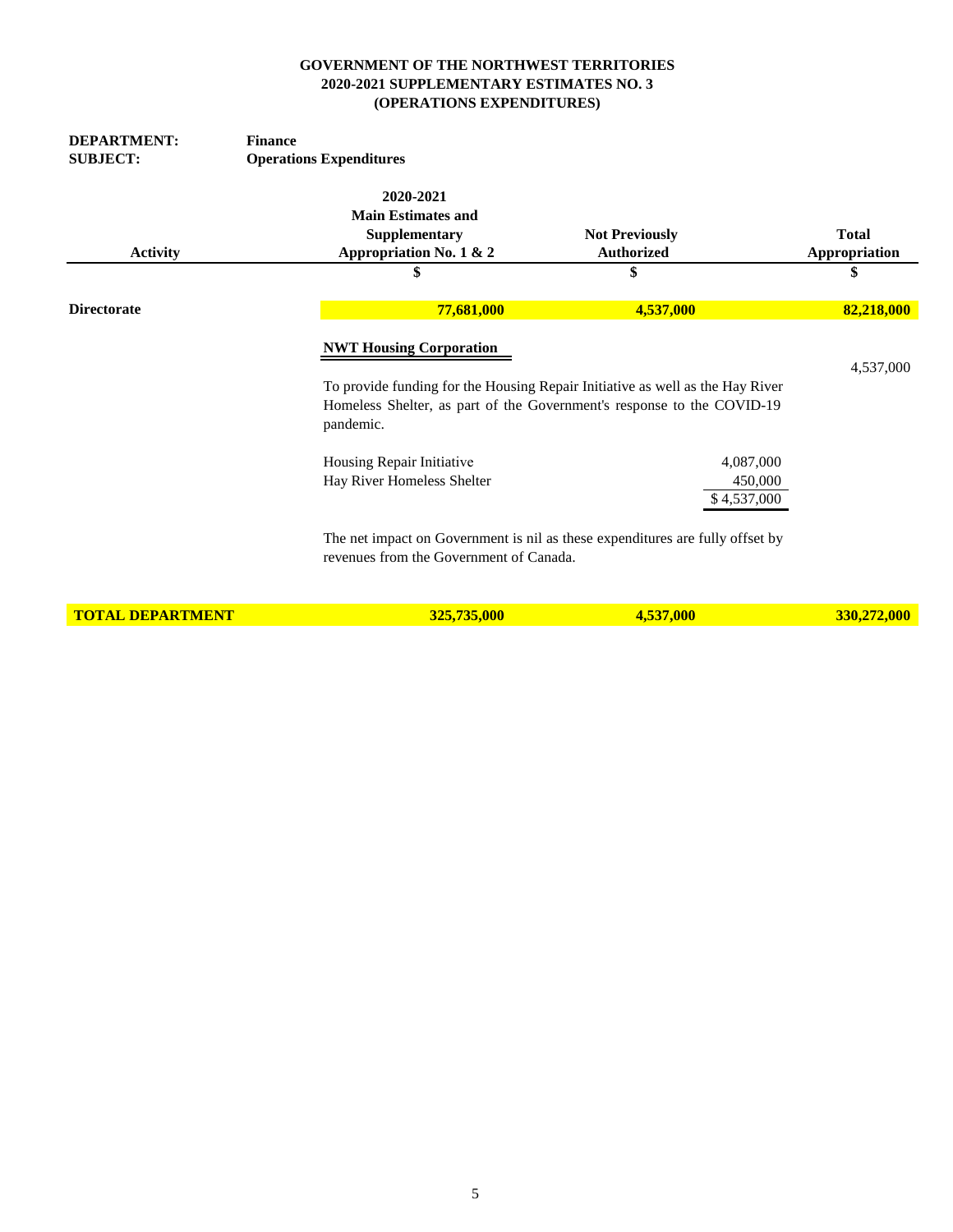| <b>DEPARTMENT:</b>                         | <b>Health and Social Services</b>                                                                                                                        |                                                                                                                                                                                                                                                                                                                |                                     |
|--------------------------------------------|----------------------------------------------------------------------------------------------------------------------------------------------------------|----------------------------------------------------------------------------------------------------------------------------------------------------------------------------------------------------------------------------------------------------------------------------------------------------------------|-------------------------------------|
| <b>SUBJECT:</b>                            | <b>Operations Expenditures</b>                                                                                                                           |                                                                                                                                                                                                                                                                                                                |                                     |
| <b>Activity</b>                            | 2020-2021<br><b>Main Estimates and</b><br>Supplementary<br>Appropriation No. 1 & 2<br>S                                                                  | <b>Not Previously</b><br><b>Authorized</b><br>S                                                                                                                                                                                                                                                                | <b>Total</b><br>Appropriation<br>\$ |
|                                            |                                                                                                                                                          |                                                                                                                                                                                                                                                                                                                |                                     |
| <b>Administrative and Support Services</b> | 53,032,000                                                                                                                                               | 269,000                                                                                                                                                                                                                                                                                                        | 53,301,000                          |
|                                            | operations at the HH Williams Memorial Hospital in Hay River.                                                                                            | To provide funding for the costs associated with maintaining temporary                                                                                                                                                                                                                                         | 269,000                             |
| <b>Health and Social Programs</b>          | 348,840,000                                                                                                                                              | 12,847,000                                                                                                                                                                                                                                                                                                     | 361,687,000                         |
|                                            | like and COVID-19-like illnesses.                                                                                                                        | To provide funding for an Epidemiologist position to fulfill obligations for<br>enhanced community-based surveillance systems for monitoring influenza-<br>The net impact on Government is nil as these expenditures are fully offset by<br>a Memorandum of Agreement with the Public Health Agency of Canada. | 27,000                              |
|                                            | accordance to the Health System Investments Agreement:                                                                                                   | To provide funding for costs associated with the activities listed below in                                                                                                                                                                                                                                    | 465,000                             |
|                                            | Immunization Coordination, Planning and Reporting<br>COVID-19 Wastewater Sampling<br>COVID-19 Wastewater Surveillance (NWT Taiga Laboratory<br>Capacity) | \$100,000<br>275,000<br>90,000<br>\$465,000                                                                                                                                                                                                                                                                    |                                     |
|                                            | revenues from Indigenous Services Canada.                                                                                                                | The net impact on Government is nil as these expenditures are fully offset by                                                                                                                                                                                                                                  |                                     |
|                                            | Government's response to the COVID-19 pandemic.                                                                                                          | To provide funding for the overall health response as part of the                                                                                                                                                                                                                                              | 12,355,000                          |
|                                            | revenues from the Government of Canada.                                                                                                                  | The net impact on Government is nil as these expenditures are fully offset by                                                                                                                                                                                                                                  |                                     |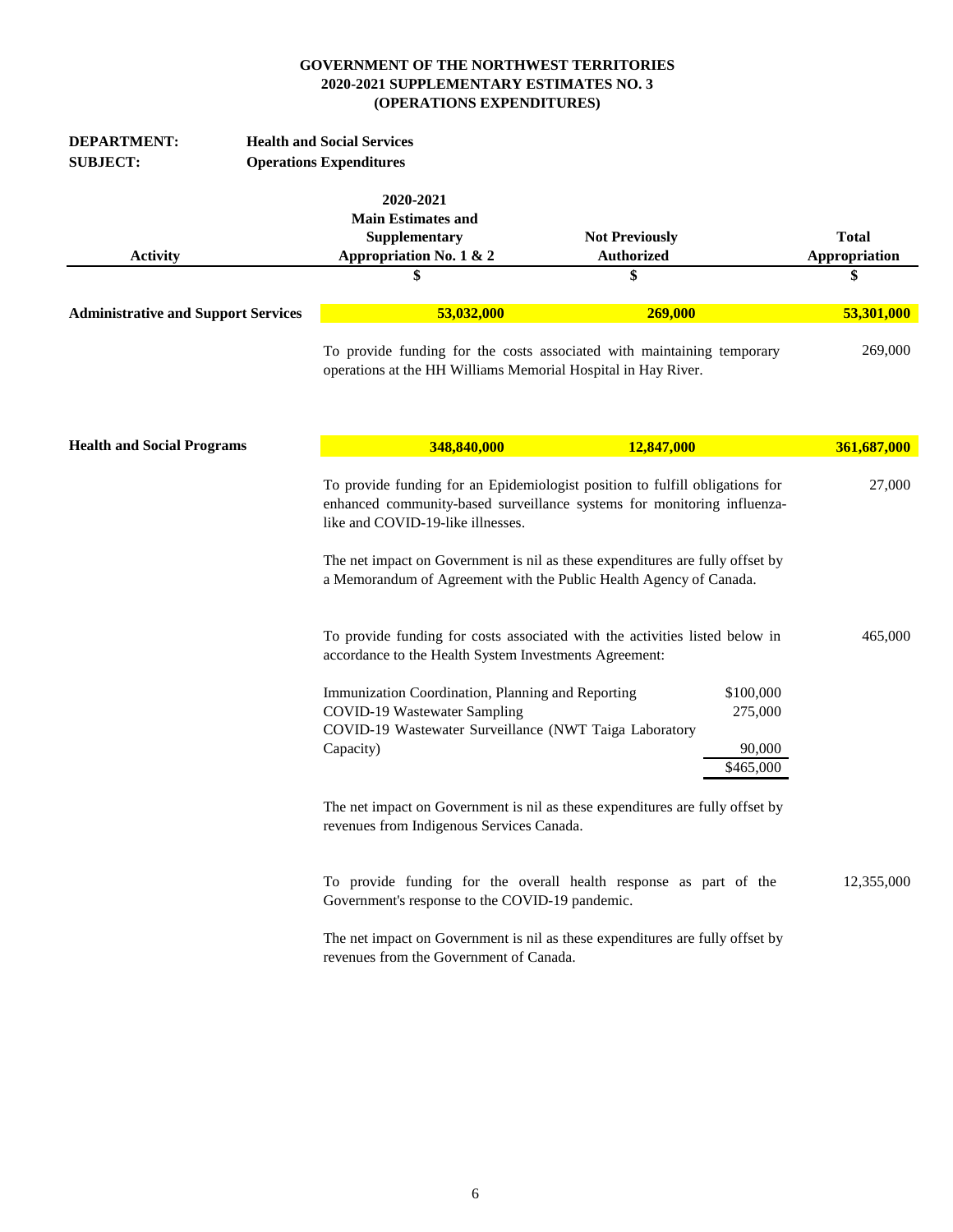| <b>DEPARTMENT:</b>                   |                                | <b>Health and Social Services (continued)</b>   |                                                                                |               |
|--------------------------------------|--------------------------------|-------------------------------------------------|--------------------------------------------------------------------------------|---------------|
| <b>SUBJECT:</b>                      | <b>Operations Expenditures</b> |                                                 |                                                                                |               |
|                                      |                                |                                                 |                                                                                |               |
|                                      |                                | 2020-2021<br><b>Main Estimates and</b>          |                                                                                |               |
|                                      |                                | Supplementary                                   | <b>Not Previously</b>                                                          | <b>Total</b>  |
| <b>Activity</b>                      |                                | Appropriation No. 1 & 2                         | <b>Authorized</b>                                                              | Appropriation |
|                                      |                                | \$                                              | \$                                                                             | \$            |
|                                      |                                |                                                 |                                                                                |               |
| <b>Long Term and Continuing Care</b> |                                | 55,994,000                                      | 998,000                                                                        | 56,992,000    |
| <b>Services</b>                      |                                |                                                 |                                                                                |               |
|                                      |                                |                                                 | To provide funding for the overall health response as part of the              | 998,000       |
|                                      |                                | Government's response to the COVID-19 pandemic. |                                                                                |               |
|                                      |                                |                                                 | The net impact on Government is nil as these expenditures are fully offset by  |               |
|                                      |                                | revenues from the Government of Canada.         |                                                                                |               |
|                                      |                                |                                                 |                                                                                |               |
|                                      |                                |                                                 |                                                                                |               |
| <b>Out of Territory Services</b>     |                                | 73,528,000                                      | 3,458,000                                                                      | 76,986,000    |
|                                      |                                |                                                 |                                                                                |               |
|                                      |                                |                                                 | To provide funding for a projected shortfall in the Out-of-Territory Hospitals | 1,947,000     |
|                                      |                                | program.                                        |                                                                                |               |
|                                      |                                |                                                 |                                                                                |               |
|                                      |                                |                                                 | To provide funding for increased costs related to the Adult Out-of-Territory   | 1,511,000     |
|                                      |                                | <b>Supportive Living Services</b>               |                                                                                |               |
|                                      |                                |                                                 |                                                                                |               |
|                                      |                                |                                                 |                                                                                |               |
| <b>Supplementary Health Programs</b> |                                | 30,009,000                                      | 841,000                                                                        | 30,850,000    |
|                                      |                                |                                                 | To provide funding for a projected shortfall in the Medical Travel program.    | 841,000       |
|                                      |                                |                                                 |                                                                                |               |
|                                      |                                |                                                 |                                                                                |               |
|                                      |                                |                                                 |                                                                                |               |
| <b>TOTAL DEPARTMENT</b>              |                                | 593,080,000                                     | 18,413,000                                                                     | 611,493,000   |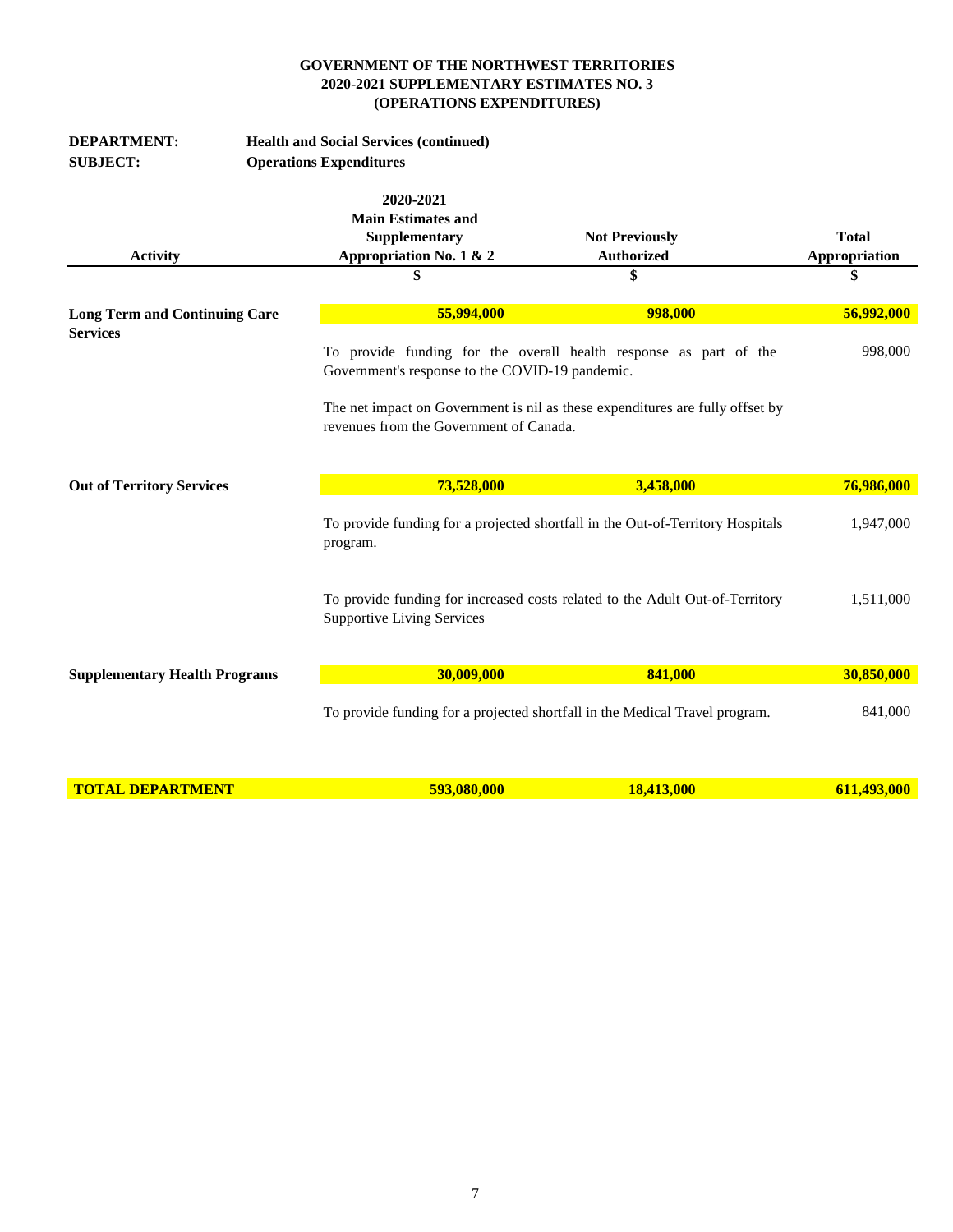| <b>DEPARTMENT:</b>                      |                                | <b>Industry, Tourism and Investment</b>                                |                                                                         |               |  |  |
|-----------------------------------------|--------------------------------|------------------------------------------------------------------------|-------------------------------------------------------------------------|---------------|--|--|
| <b>SUBJECT:</b>                         | <b>Operations Expenditures</b> |                                                                        |                                                                         |               |  |  |
|                                         |                                | 2020-2021                                                              |                                                                         |               |  |  |
|                                         |                                | <b>Main Estimates and</b>                                              |                                                                         |               |  |  |
|                                         |                                | <b>Supplementary</b>                                                   | <b>Not Previously</b>                                                   | <b>Total</b>  |  |  |
| <b>Activity</b>                         |                                | Appropriation No. 1 & 2                                                | <b>Authorized</b>                                                       | Appropriation |  |  |
|                                         |                                | \$                                                                     | \$                                                                      | \$            |  |  |
| <b>Minerals and Petroleum Resources</b> |                                | <b>16,490,000</b>                                                      | <b>150,000</b>                                                          | 16,640,000    |  |  |
|                                         |                                | support of the Mackenzie Delta Floating Liquefied Natural Gas project. | To provide funding to complete a pre-feasibility economic analysis in   | 150,000       |  |  |
|                                         |                                | offset by revenue received from the Government of Canada.              | The net impact on Government is nil as these expenditures will be fully |               |  |  |
| <b>TOTAL DEPARTMENT</b>                 |                                | 65,886,000                                                             | 150.000                                                                 | 66,036,000    |  |  |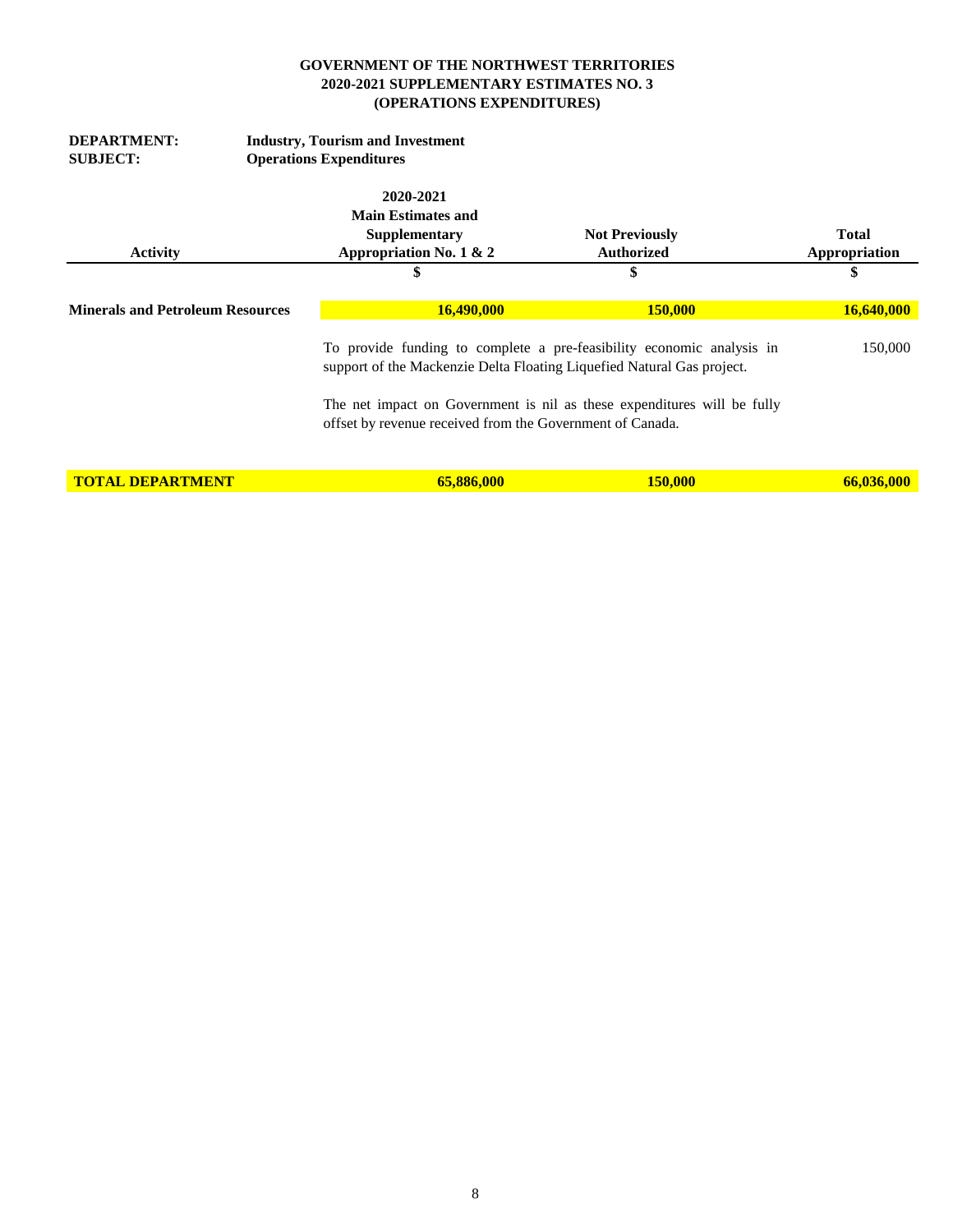| <b>DEPARTMENT:</b>         | <b>Infrastructure</b>                                                              |                                                                                                                        |                                                                                                                                                             |                               |  |  |
|----------------------------|------------------------------------------------------------------------------------|------------------------------------------------------------------------------------------------------------------------|-------------------------------------------------------------------------------------------------------------------------------------------------------------|-------------------------------|--|--|
| <b>SUBJECT:</b>            | <b>Operations Expenditures</b>                                                     |                                                                                                                        |                                                                                                                                                             |                               |  |  |
| <b>Activity</b>            | 2020-2021<br><b>Main Estimates and</b><br>Supplementary<br>Appropriation No. 1 & 2 |                                                                                                                        | <b>Not Previously</b><br><b>Authorized</b>                                                                                                                  | <b>Total</b><br>Appropriation |  |  |
|                            | \$                                                                                 |                                                                                                                        | \$                                                                                                                                                          | \$                            |  |  |
| <b>Regional Operations</b> |                                                                                    | 210,146,000                                                                                                            | 3,425,000                                                                                                                                                   | 213,571,000                   |  |  |
|                            |                                                                                    | crossing on the Mackenzie River at Tulita and Wrigley.<br>fully offset by revenues received from the industry partner. | To provide funding for costs to accelerate the construction of the ice road<br>The net impact on Government operations is nil as these expenditures will be | 125,000                       |  |  |
|                            | pandemic.                                                                          |                                                                                                                        | To provide funding to the Yellowknife Airport Revolving Fund to fund<br>waived fees as part of the Government's response to the COVID-19                    | 3,300,000                     |  |  |
|                            |                                                                                    | revenues from the Government of Canada.                                                                                | The net impact on Government is nil as these expenditures are fully offset by                                                                               |                               |  |  |
| <b>TOTAL DEPARTMENT</b>    |                                                                                    | 276,056,000                                                                                                            | 3,425,000                                                                                                                                                   | 279,481,000                   |  |  |